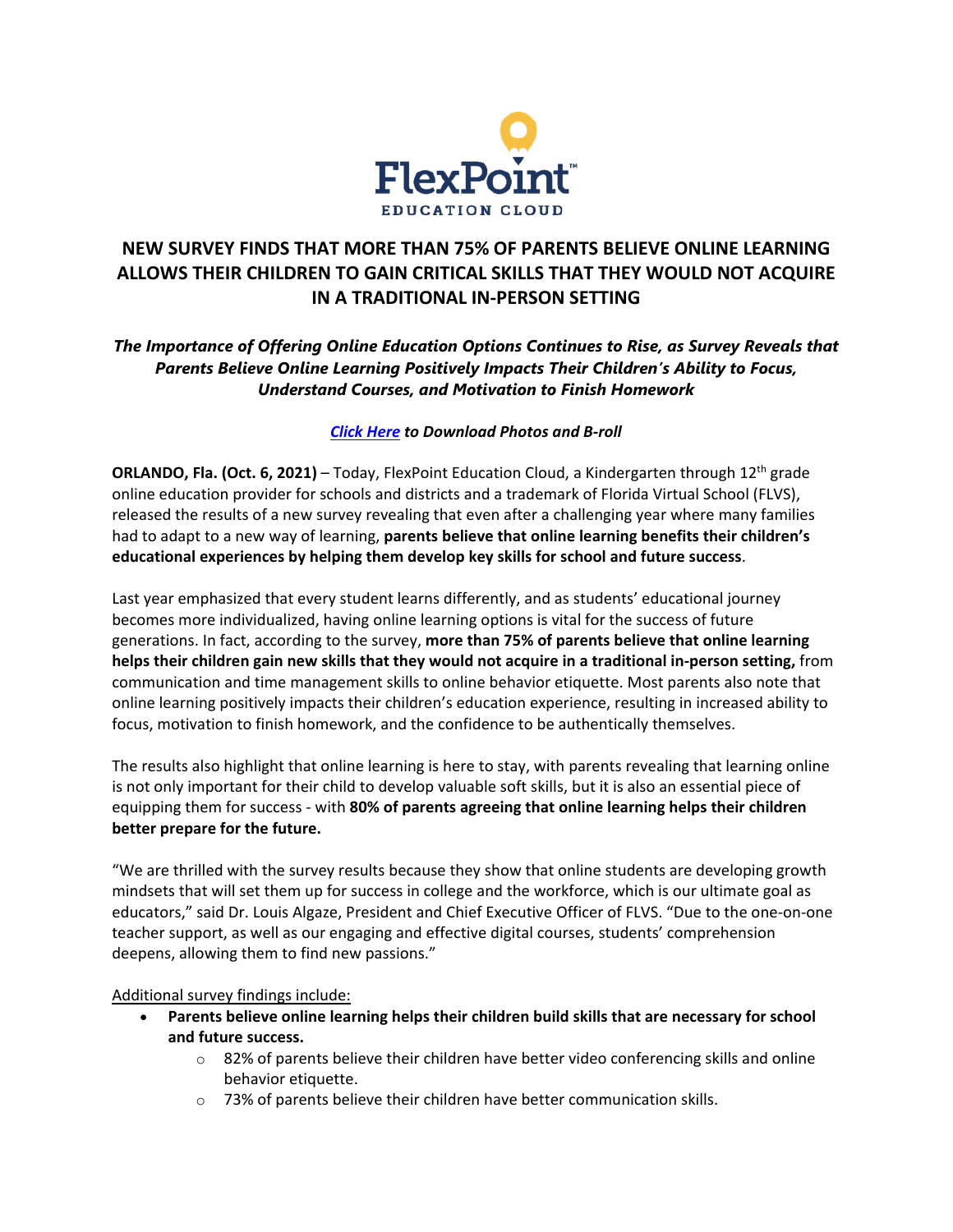- $\circ$  70% of parents believe their children have better time management skills.
- **Parents of online students strongly believe that online learning benefits their children's educational experiences**.
	- $\circ$  94% of parents believe online learning has a positive impact on their children's ability to understand courses.
	- $\circ$  83% of parents believe online learning has a positive impact on their children's ability to focus.
	- o 76% of parents believe online learning has a positive impact on their children's motivation to finish homework, study, and complete projects.
	- $\circ$  65% of parents believe online learning helps their children develop better study habits.
- **Parents believe online learning allows their children to be themselves as they navigate challenges and strive for success.**
	- $\circ$  80% of parents believe the online learning environment allows their children to be authentically themselves.
	- $\circ$  70% of parents feel online learning helps their children develop creative solutions to everyday challenges - whether in or outside of school.
	- $\circ$  60% of parents believe that online learning increases their children's motivation to accomplish their goals.

FlexPoint is the new brand for Florida Virtual School services outside of Florida, and has worked with schools and students around the nation and worldwide in 65 countries and three U.S. territories. Its services include more than 180 engaging and effective digital courses that can be customized to various state standards and seamlessly implemented across a variety of online platforms, extensive staff training and professional development, and unparalleled customer service support to ensure that educators are getting what they need, when they need it.

Last school year, more than 160 new schools and districts outside of Florida partnered with FLVS as educators looked for ways to quickly implement online programs. Examples of school districts that partnered with FLVS include Alaska Department of Education & Early Development and Michigan's Grand Ledge Public Schools, which maintained an average weekly participation rate of 94% from its approximately 5,000 Kindergarten through  $12<sup>th</sup>$  grade students.

FlexPoint is a trademark of Florida Virtual School. FLVS offers award-winning digital curriculum and staff training to schools and districts, and is a fully accredited Florida statewide public school district providing Kindergarten through 12<sup>th</sup> grade students with tuition-free part time and full-time online learning options. Students outside of Florida can enroll in Global School, an FLVS tuition-based Kindergarten-12<sup>th</sup> grade online school.

For more information about FlexPoint Education Cloud and for the full survey results, please visit [www.FlexPointEducation.com.](http://www.flexpointeducation.com/)

###

#### **Survey methodology**

The survey was conducted by Florida Virtual School in August 2021 and was deployed to parents of children of all grade levels, including FLVS Full Time and FLVS Flex student populations. The 18-question